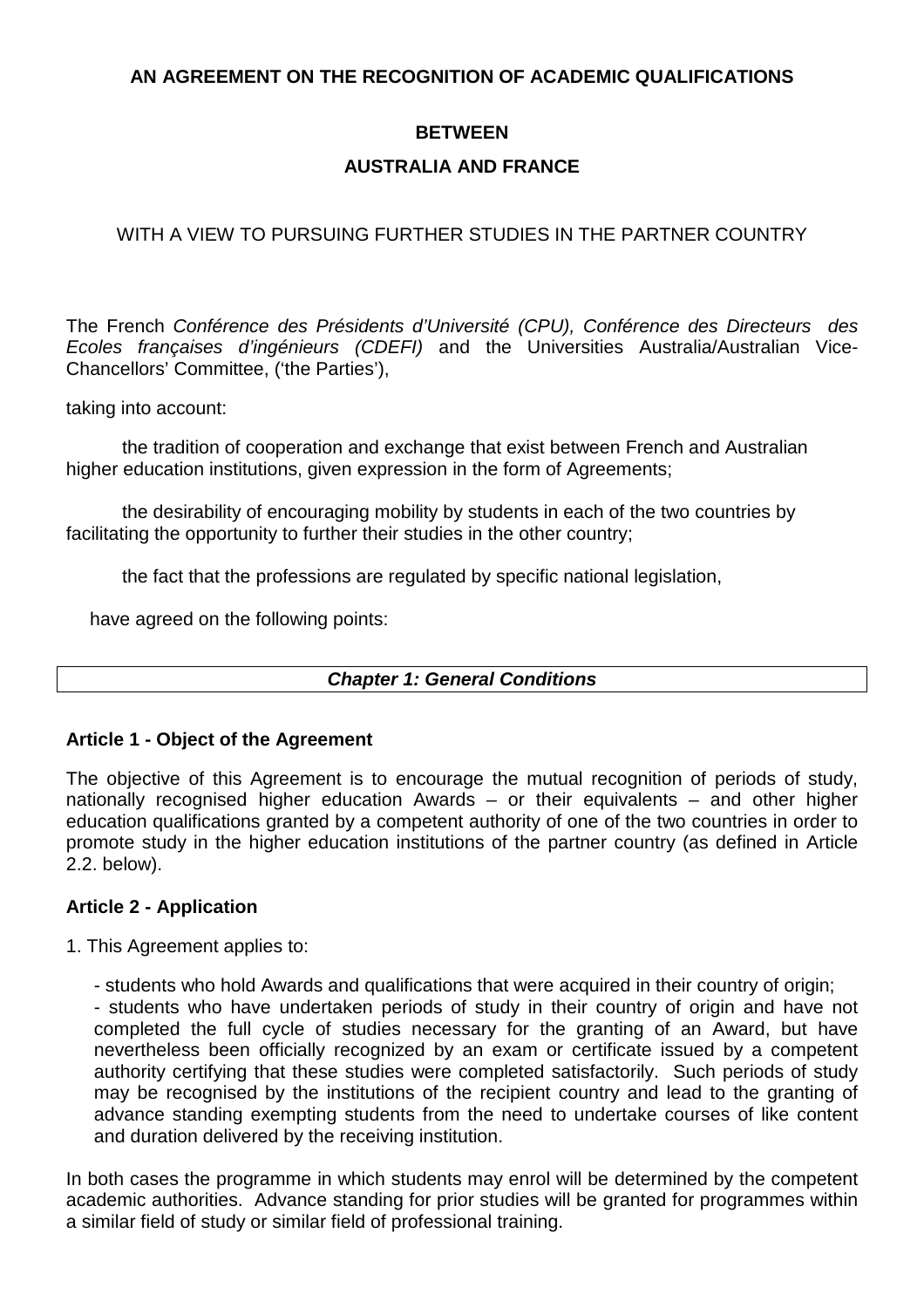2. This Agreement covers:

- In France all institutions which are members of the CPU and the CDEFI. In Australia this Agreement covers:

- In Australia all institutions that are members of Universities Australia.

The list of Australian and French institutions covered by this Agreement is at Annex 1.

This Agreement does not cover programmes of study in healthcare. It is possible that the Agreement may be subsequently amended to cover other fields of study, depending on the development of the higher education systems in each country.

3. This Agreement does not cover the recognition of diplomas in either country for the purposes of professional activity. Nor does it cover the processes of granting of Awards in the receiving country or any civil entitlements that may be attached to the Award of a qualification. It does not establish precedence in respect of any other admission requirements of institutions such as the availability of places in the receiving institution or the possession of a certain level of language competence.

It is based on respect for the principle of institutional autonomy applying in the higher education systems of both France and Australia.

# **Chapter II: Description of higher education qualifications and the organisation of the higher education systems of the two countries**

# **Article 3**

The educational qualifications awarded in France and Australia as well as the organisation and structure of the higher education systems of the two countries are presented in **Annex 2**.

# **Chapter III: Requirements concerning entry to higher education institutions in each country**

# **Article 4 - Entry by the holders of Australian qualifications to French higher education institutions**

#### 1. Access to the first year of higher education

- A student holding an Australian Senior Secondary Certificate of Education (such as a State or Territory Year 12 Award), accompanied by evidence of an appropriate tertiary entrance rank or other evidence of his/her acceptance into an undergraduate programme in Australia may enrol to the first year of studies at a French university.

- The holder of an Australian Senior Secondary Certificate of Education (such as a State or Territory Year 12 Award), accompanied by evidence of an appropriate tertiary entrance rank or evidence of acceptance into an undergraduate programme in Australia, may be admitted to the first year of a Section de Technicien Supérieur (STS programme) or an Institut Universitaire de Technologie (IUT programme), to Classes Préparatoires aux Grandes Ecoles (CPGE) or to an engineering school (Ecole d'Ingénieurs) recruiting at baccalauréat (Year 12) level, subject to assessment of the individual's academic record.

2. Access to postgraduate studies (Master level)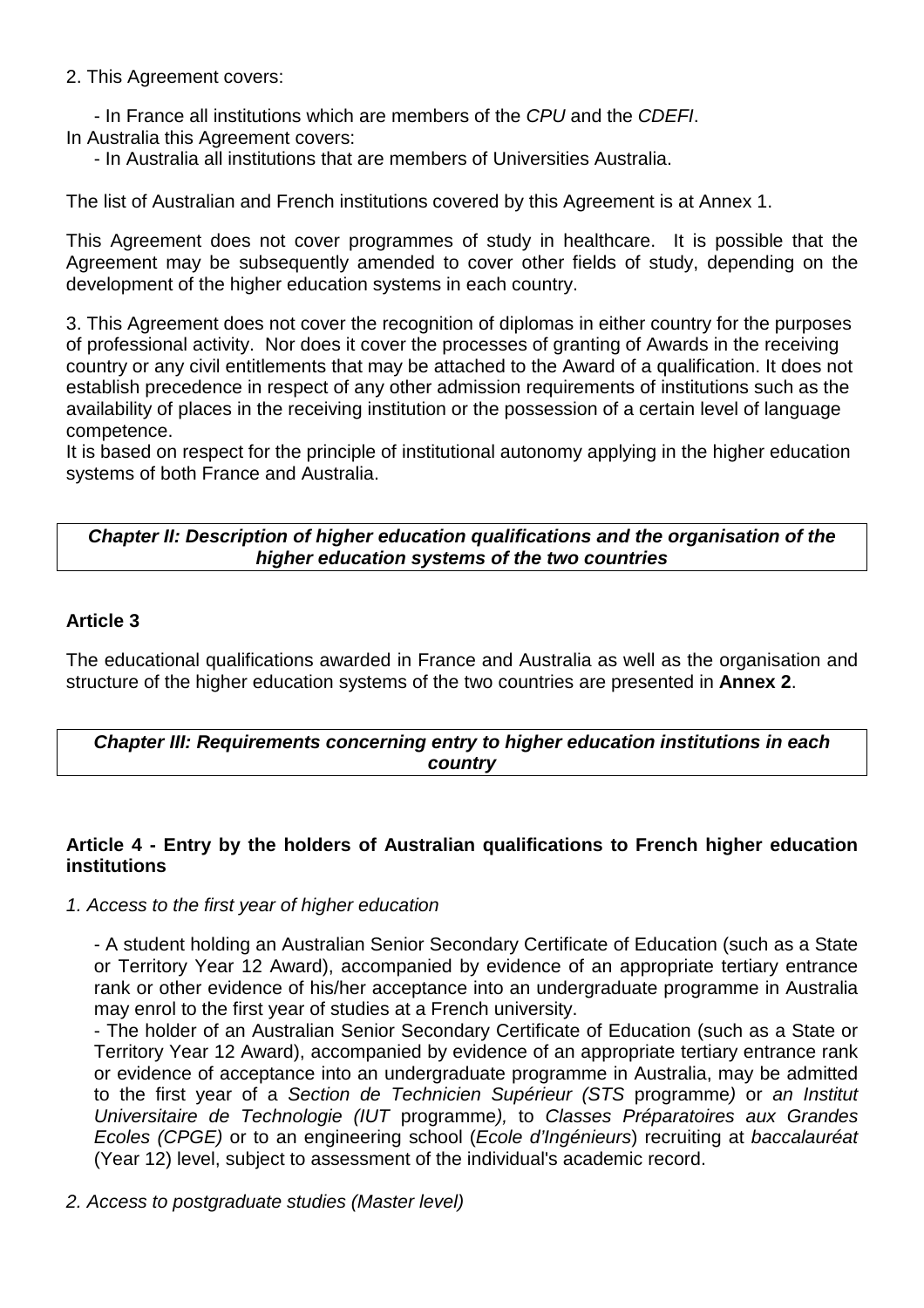- The French party recognises that the Australian Bachelor Degree requiring three years of fulltime study may be considered as corresponding to the acquisition of 180 European Credits - ECTS. The holder of a three-year Bachelor Degree may enrol in the first year of a master programme, in his/her field of studies under the same conditions as apply to French students, subject to consideration of the student's academic record.

- The Bachelor with Honours and the four year Bachelor Degree may be considered as corresponding to the acquisition of 240 European Credits - ECTS (an additional 60 European Credits - ECTS following the Bachelor Degree). The holder of an Honours Bachelor/Bachelor with Honours or other four-year Bachelor Degree or a Graduate Diploma may be admitted to the second year of a *master* programme under the same conditions as apply to French students, subject to consideration of the student's academic record.

# 3. Entry to Engineering studies at institutions authorised to deliver the Award of "ingénieur diplômé"

The title of ingénieur diplômé (Graduate Engineer) which is awarded by an institution accredited by the government after an evaluation by the Commission des titres d'ingénieurs (CTI) requires a minimum of four semesters of study in the engineering programme at the awarding institution. The one-semester industrial placement or one-semester graduation project required at the end of the programme of study may be undertaken in an Australian company or higher education institution.

- A student with a three-year Bachelor degree majoring in science or technology or who has completed the first three years of a four-year Bachelor Degree in engineering, may be admitted to the first year of an engineering programme (third year of the complete course) offered by an engineering school (école d'ingénieurs), subject to consideration of his/her academic record.

- A student with a Honours Bachelor Degree or other four year Bachelor Degree may be admitted to the second year of an engineering programme (the fourth year of the complete course) offered by an engineering school (école d'ingénieurs), subject to consideration of his/her academic record.

# 4. Access to doctorate

- An Australian student who has been awarded a Masters Degree which included a thesis component, may be admitted, under the same conditions as apply to French students, to a Doctorate. The Australian Masters Degree may be considered as corresponding to 300 European Credits - ECTS by the French Party.

- An Australian student who has been awarded an Honours Bachelor Degree or Degree with Honours in the First Class or Second Class Upper Division which includes a substantial research component may be admitted to a doctoral programme in France, on a case-by-case basis, subject to the relevance of previous studies and the proposed research and the specific requirements of the admitting institution.

5. Entry with advance standing to the intermediate years of programme of study is based on the requirements presented in Chapter IV of this Agreement.

# **Article 5: Entry by the holders of French Awards and Qualifications to Higher Education in Australia**

# 1. Access to the first year of Bachelor Degree / Undergraduate Studies

- The holder of a baccalauréat may be admitted to a Bachelor Degree programme subject to meeting the specific requirements of the admitting institution with regard to prerequisites or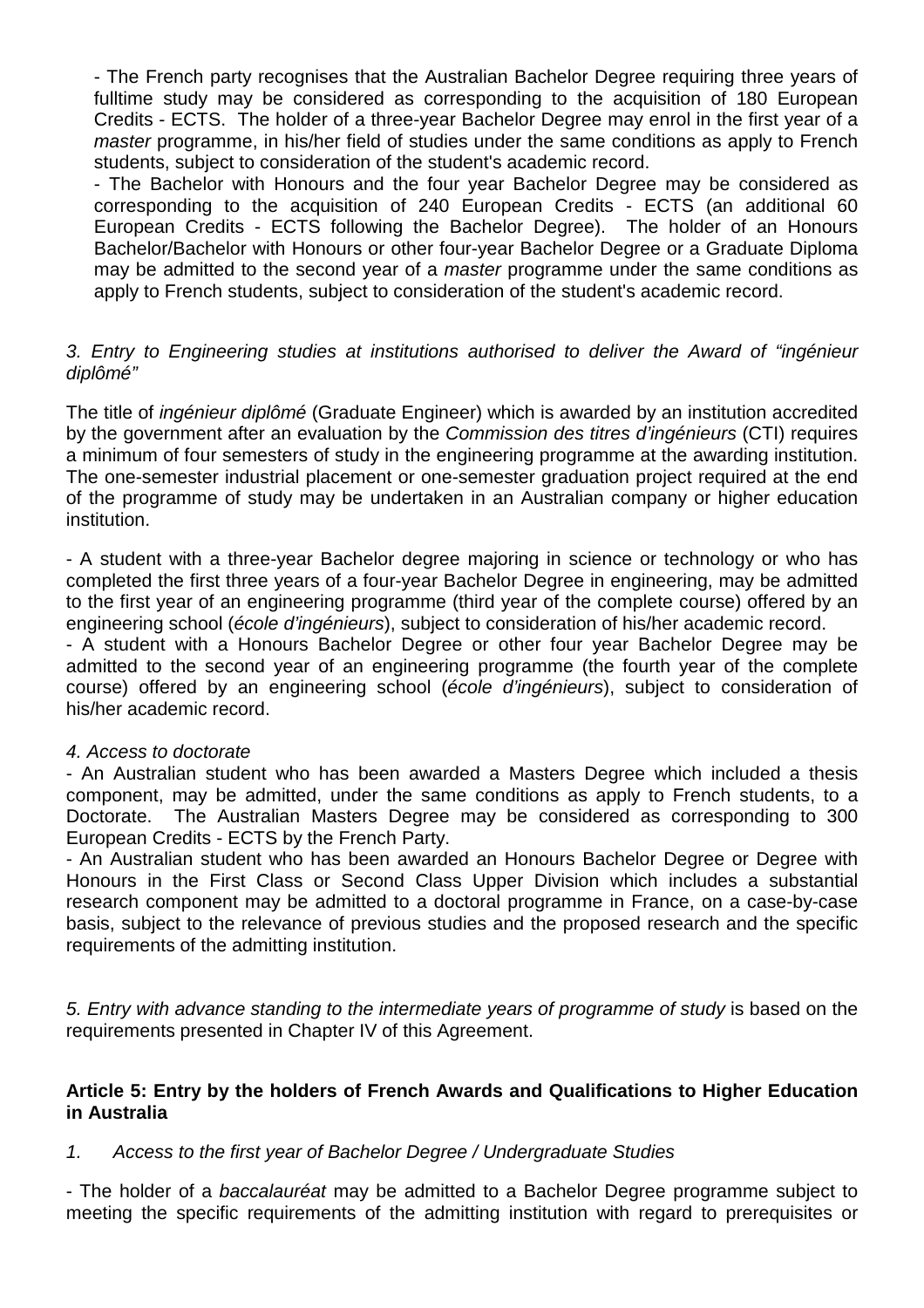assumed knowledge.

# 2. Access to the third year of a Bachelor Degree / Undergraduate Studies with Advanced **Standing**

- The holder of a Diplôme d'Etudes Universitaires Générales (DEUG) or a student having successfully completed the first two years of a *licence* may be admitted to the third year of a Bachelor Degree programme with advanced standing similar to that attracted by the Australian Qualifications Framework (AQF) Associate Degree, subject to meeting the specific requirements of the admitting institution with regard to prerequisites or assumed knowledge.

- The holder of a Diplôme Universitaire de Technologie (DUT) may be admitted to the third year of a Bachelor Degree programme with advanced standing similar to that attracted by the AQF Associate Degree or Advanced Diploma, subject to meeting the specific requirements of the admitting institution with regard to prerequisites or assumed knowledge.

- A student who has successfully completed two years of higher education studies at a Classe Préparatoire aux Grandes Ecoles (CPGE) may be admitted to the third year of a Bachelor Degree with advanced standing similar to that attracted by the AQF Associate Degree, subject to meeting the specific requirements of the admitting institution with regard to prerequisites or assumed knowledge.

# 3. Access to Masters Degree Studies

- The holder of a licence may be admitted to a Masters degree programme subject to the relevance of his/her previous studies and the specific requirements of the admitting institution.

- The holder of the Award of *maîtrise* or a student who has been formally recognised as having completed the first year of a French master may be admitted to a Masters degree programme requiring an Honours or four-year Bachelor degree for admission, subject to the relevance of previous studies and the specific requirements of the admitting institution.

# 4. Access to Doctoral Degree Studies

- A student who has been awarded a French master or another Award at master level granted on completion of a programme designed to establish the Award holder's aptitude for research may enrol in a doctoral programme in Australia subject to the relevance of previous studies and the specific requirements of the admitting institution.

5. Entry with advanced standing to the intermediate years of programme of study leading to the Award of a higher education qualification is based on the requirements presented in Chapter IV of this Agreement.

# **Chapter IV: Recognition of periods of study which have not led to the Award of a qualification**

# **Article 6 – Advance standing**

1. Upon application by the student concerned, Higher Education institutions in either country may grant students advanced standing for successfully completed periods of higher education study which have not led to the Award of a qualification and which were undertaken in the other country. This will usually be done on the basis of a system of credits.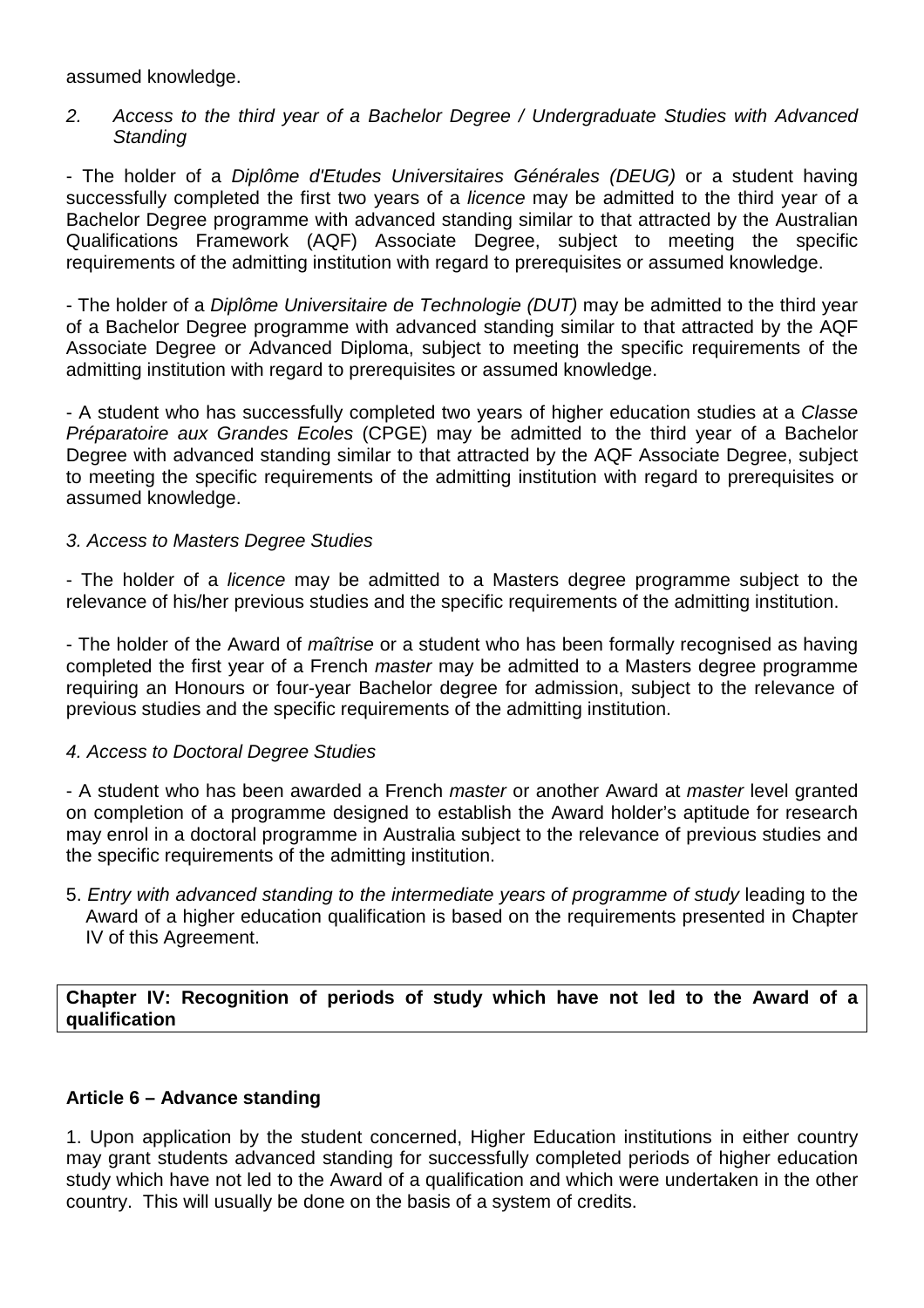The French Party notes that no qualification is awarded on the completion of studies undertaken in a Classe Préparatoire aux Grandes Ecoles (CPGE). However, a student who has successfully completed two years of higher education study in a CPGE may be recognised as having completed 120 European Credits - ECTS by the institution in which he/she continues his/her studies.

2. The competent authority in terms of the recognition of periods of study for the purposes of advanced standing is the higher education institution at which the student seeking advance standing wishes to study.

# **Article 7– Tuition fees**

In the case of periods of study undertaken within the context of an exchange between higher education institutions in the two countries, students are liable only for those tuition fees charged by their home institution.

# **Chapter V – Joint Degrees**

# **Article 8**

French and Australian institutions may develop partnership arrangements to offer both joint and double degrees. In the case of the French Party, the legal basis is provided by Decree No. 2005-450 of the 11 May 2005 regarding the award of qualifications in international partnership arrangements and the Regulation of 6 January 2005 concerning joint international supervision of doctoral theses (cotutelle). In the case of doctoral studies, for the French Party, the regulation of 7 August 2006 applies.

# **Article 9 – Tuition fees**

In the case of an exchange leading to the Award of a joint or double degree, students are liable only for those tuition fees charged by their home institution.

# **Chapter VI – Application of the Agreement**

# **Article 10**

The two parties undertake to keep each other informed about the operation of their respective systems of higher education and of any changes to higher education policy in their respective countries.

# **Article 11**

This Agreement enters into effect from the date it is signed for a period of four years. Following this period, it will remain in force until one of the Parties requests otherwise. It can be amended with the consent of both Parties.

Either Party may withdraw from the arrangement at any time following notification of the other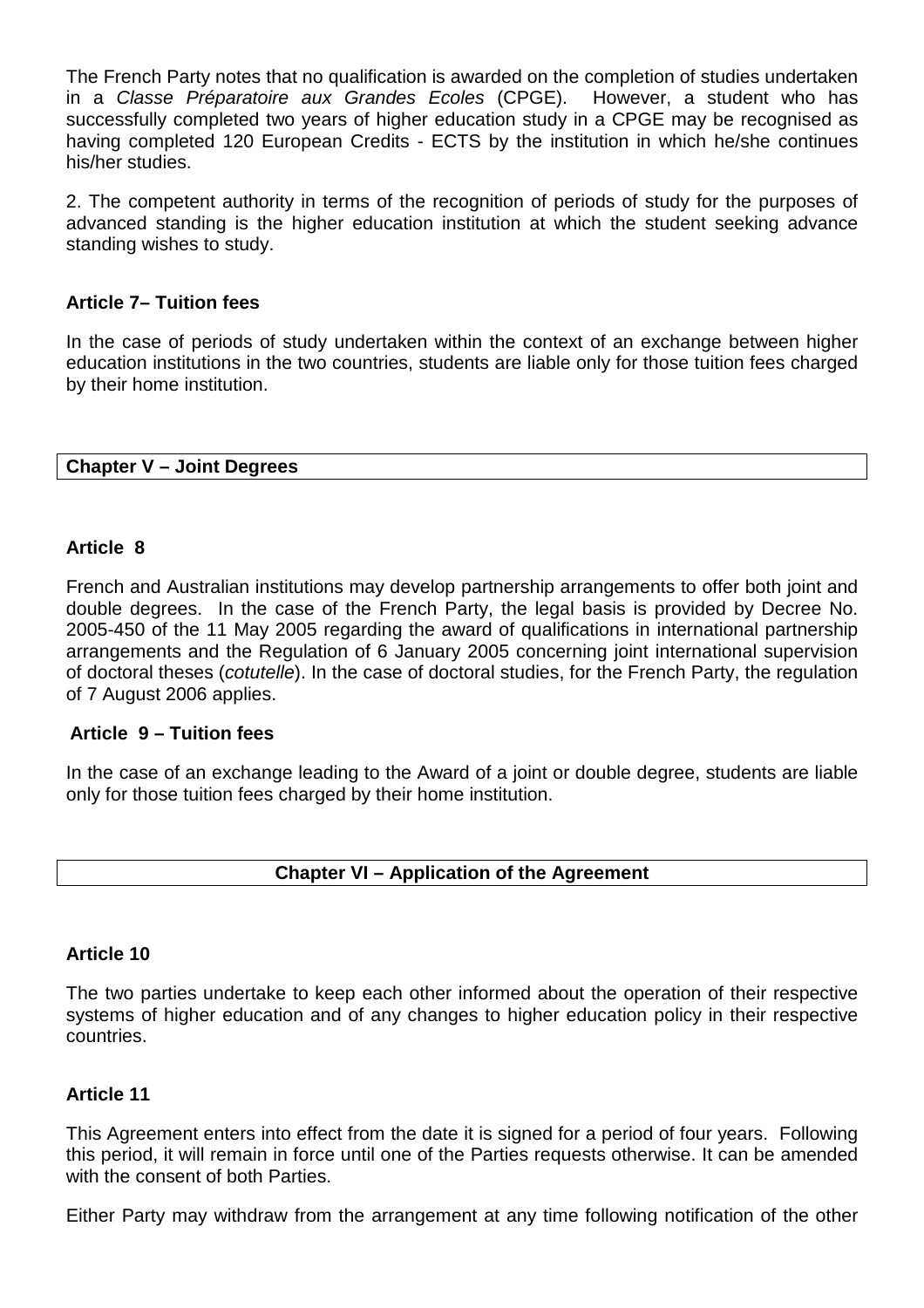Party. A Party intending to withdraw from the arrangement must provide the other Party with six months notice of its intention to withdraw.

This Agreement is executed in six original copies, three in French and three in English. Copies in either language have equal validity.

Paris, Canberra, Canberra, Canberra,

The President of the Conférence des Présidents d'Université (CPU)

> The Chair of Universities Australia

The President of the Conférence des Directeurs des Ecoles françaises d'Ingénieurs (CDEFI)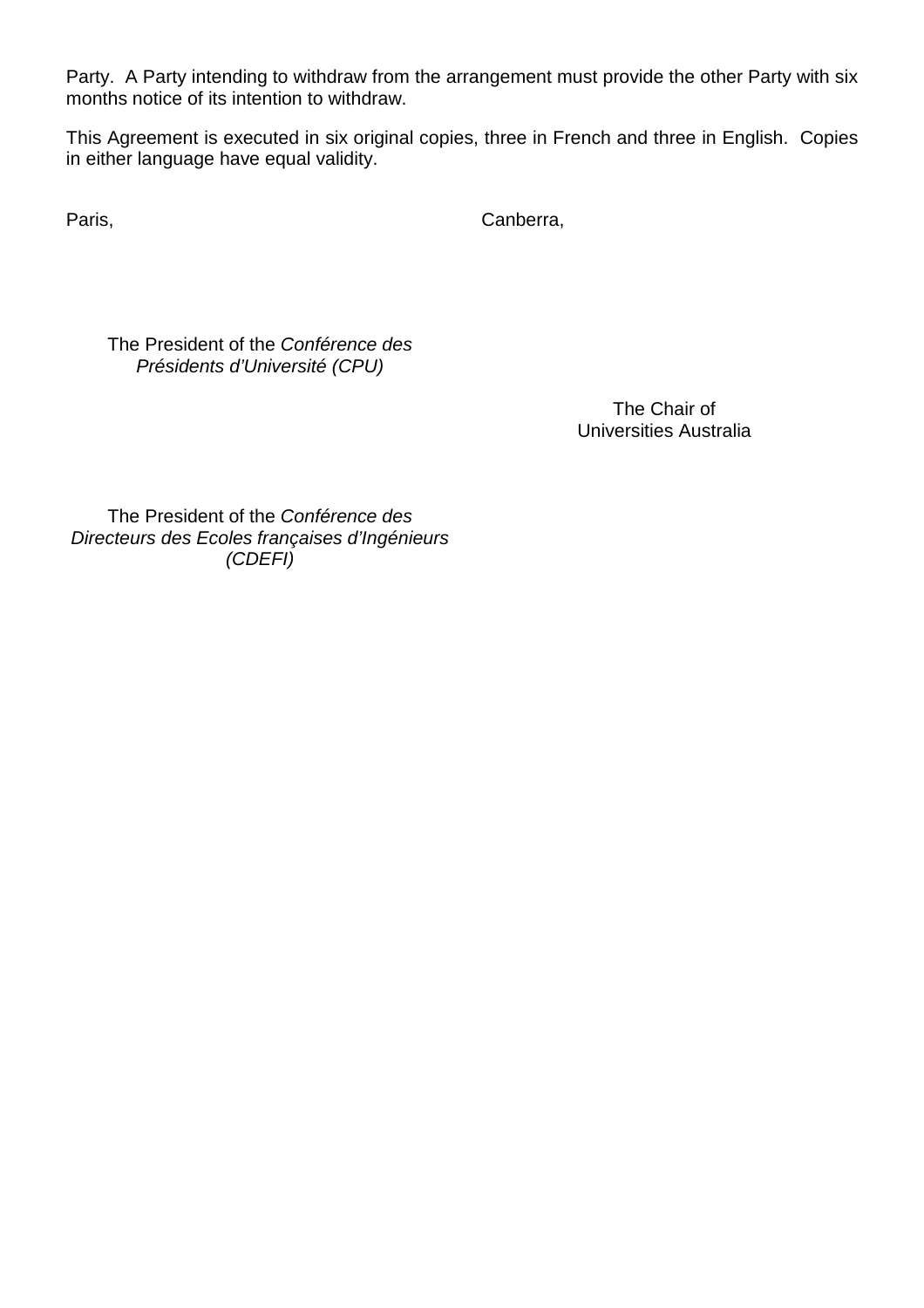# **Annex 1**

# **A) List of universities, member of Universities Australia**

 Australian Catholic University Australian National University Bond University Charles Darwin University Central Queensland University Charles Sturt University Curtin University of Technology Deakin University Edith Cowan University Flinders University Griffith University James Cook University La Trobe University Macquarie University Monash University Murdoch University Queensland University of Technology RMIT University Southern Cross University Swinburne University of Technology The University of Adelaide The University of Melbourne The University of New England The University of New South Wales The University of Newcastle The University of Queensland The University of Sydney The University of Western Australia University of Ballarat University of Canberra University of South Australia University of Southern Queensland University of Tasmania University of Technology, Sydney University of the Sunshine Coast University of Western Sydney University of Wollongong Victoria University

# **B) List of French Institutions covered by this Agreement**

- Universities : see website : http://www.enseignementsup-recherche.gouv.fr/cid20269/liste-desuniversités.html

- Engineering institutions authorised to grant the Award of ingénieur diplômé: see website: http://www.enseignementsup-recherche.gouv.fr/cid20256/liste-des-ecoles-d-ingenieurs.html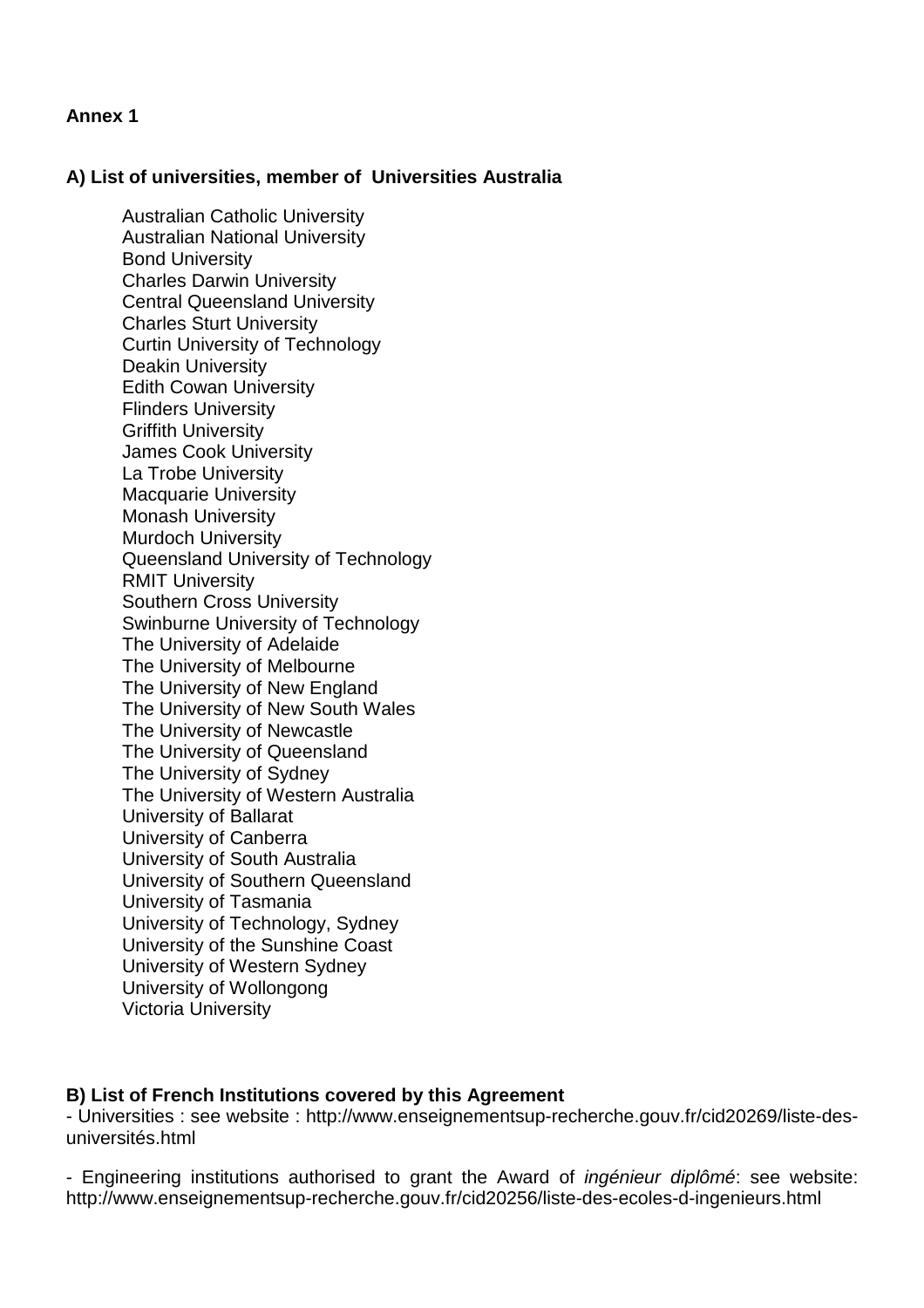# **Annex 2: Description of the Educational Qualifications and the Organisation of the Systems of Higher Education in the two countries**

# **A: France**

# **1. Awards, grades and titres**

# a. Awards (diplôme)

The following Awards issued under the authority of the State are covered by this Agreement:

- Nationally recognised Awards (diplômes) : Baccalauréat; Brevet de Technicien Supérieur (BTS); Diplôme Universitaire de Technologie (DUT); Diplôme d'Etudes Universitaires Générales (DEUG); licence; maîtrise; French master; Diplôme d'Etudes Universitaires Scientifiques et Techniques (DEUST) ; Diplôme d'Etudes Approfondies (DEA) ; Diplôme d'Etudes Supérieures Spécialisées (DESS); and doctorat.

Nationally recognised Awards are granted by those establishments that are authorised to do so by the Minister responsible for Higher Education following advice of the Conseil National de l'Enseignement Supérieur et de la Recherche (CNESER) (National Council of Higher Education and Research).

- The *titre d' ingénieur diplômé* (graduate engineer) is awarded by those institutions which have been authorized to do so by the State on the advice of the Commission des Titres d'Ingénieurs (CTI).

An official statement attesting to the successful completion of the requirements of a qualification is the equivalent to the qualification.

# b. Grades and Titres:

Following Decree No. 2002-482 of 8 April 2002, the terms grades (level of Award) and titres describe the various levels of higher education study independent of the areas of training, subject area or speciality.

The grades give effect to the main reference levels of the European Higher Education Area. There are four *grades* 

- \* the Baccalauréat;
- \* the licence (corresponding to 180 European Credits ECTS);
- \* the master (corresponding to 300 European Credits ECTS ), and
- \* the doctorat.

A grade, where one exists, is granted by means of a diploma issued under the authority of the State.

Thus, in application of Decree No. 99-747 of 30 August 1999 modified, the grade de master is granted with full rights to holders of the following Awards:

- \* Diplôme national de master;
- \* Diplôme d'études approfondies (issued from 1998-1999);
- \* Diplôme d'études supérieures spécialisées (issued from 1998-1999);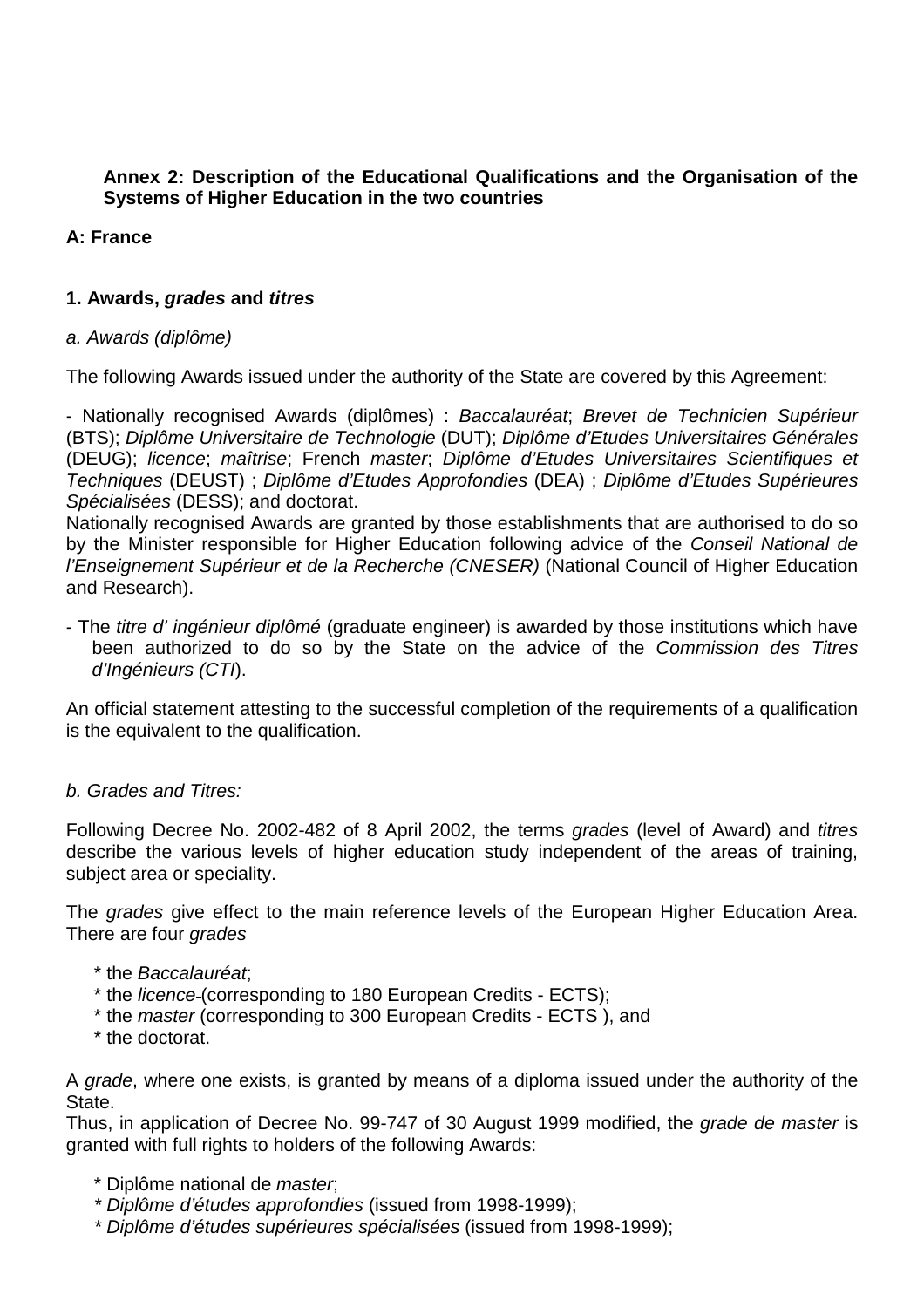\* The titre d'ingénieur diplômé awarded by an institution authorized to do so by the State after evaluation by the Commission des titres d'ingénieurs (CTI).

The holders of diplomas of similar level that have been issued under the State authority and which are included on a list established by the Minister responsible for higher education on the basis of a periodical national evaluation process, are automatically recognised as being qualified at grade de master level.

# **2. Organisation of higher education**

# a. Short cycle professionally oriented tertiary studies

- Sections de techniciens supérieurs STS Vocationally oriented short-cycle higher education studies are offered in *lycées* in Sections de techniciens supérieurs (STS). The STS offer two year programmes leading to the Award of a Brevet de technicien supérieur (BTS) 120 European Credits - ECTS, decree number 2007-540 of 11 April 2007 concerning the general regulation on BTS. Studies leading to the BTS are open, subject to consideration of the sudent's academic record, to students who have a diploma of secondary studies, the Baccalauréat or its equivalent.
- Instituts universitaires de technologie IUT a university course, also offer a two-year shortcycle higher education programme leading to the Award of a diplôme universitaire de technologie (DUT). Studies leading to a DUT are open, subject to consideration of the sudent's academic record, to students who hold end of secondary studies diplomas, a Baccalauréat or its equivalent.

The content of the BTS and DUT covers both general and professionally oriented study. They offer professional qualifications at tertiary level relevant to a particular occupational area, the content of which has been developed in close cooperation with professionals in the particular field.

# b. The "Classes Préparatoires aux Grandes Ecoles" (CPGE) as a specific entry venue to long term studies

The classes préparatoires aux Grandes Ecoles (CPGE) offer a two year programme preparing students to sit the national exams for entry to engineering schools, business schools and Ecoles Normales Supérieures (ENS). There are three categories of CPGE – literary, commercial and business, and scientific. Holders of the Baccalauréat or an equivalent Award may be admitted in a CPGE, subject to consideration of his/her academic record.

A student who has successfully completed two years of higher education level study in a CPGE and continues his/her study in another higher education institution may be recognised as having completed 120 European Credits - ECTS by the receiving institution (cf Decree no 2007-692 of 3 May 2007 concerning the organisation and operation of the CPGE).

# c. Long-cycle higher education

As part of the construction of the European Higher Education Area, France has adopted the three level Bachelor (Licence), Master, Doctorate (doctorat) (LMD) qualification structure.

#### Access to the "licence" level

- Entry to the first year university studies is open to holders of the Baccalauréat or an equivalent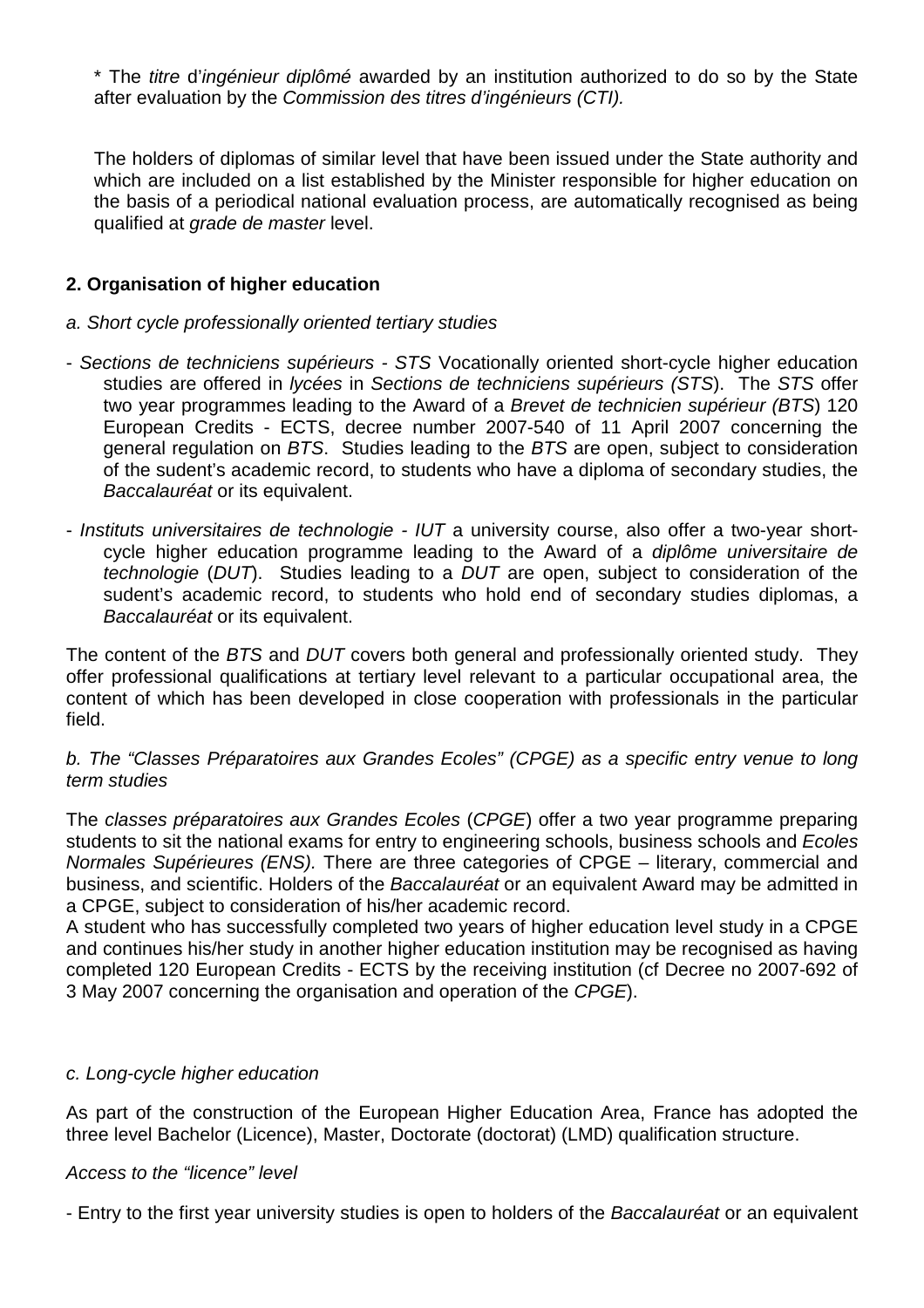diploma – certificat de capacité en droit or diplôme d'accès aux études universitaires (DAEU).

Following the Bologna Process reforms in France, the *licence* qualification involves six semesters of study after the Award of a Baccalauréat that is, in total three years of higher education level studies after the Baccalauréat or a total of 180 European Credits - ECTS.

Licence professionnelle degree is awarded after 3 years' study 180 European Credits -ECTS or following completion of an additional year's study following the Award of a BTS, DUT or DEUG. A student holding a licence professionnelle may either seek employment in a related profession or undertake further study.

The licence and the licence professionnelle provide the grade de licence.

Prior to the introduction of the LMD structure, the Diplôme d'Etudes Universitaires Générales (DEUG) was awarded on the successful completion of the first two years of university studies. A student awarded a DEUG who undertook a further year of study was awarded a licence.

#### Access to the "Master" Degree

- Access to the first year of a *master* programme is open to the holders of the "grade de licence".

Following the Bologna Process reforms in France, the *master* qualification involves four semesters of study after the Award of a licence (corresponding to 120 European Credits - ECTS) – that is, in total five years of higher education level studies after the Baccalauréat and a total of 300 European credits - ECTS.

The national *master* diploma confers the *grade de master*.

Prior to the introduction of the LMD structure, students who had completed one year following completion of a licence (i.e. four years of post-baccalauréat study) were awarded a maîtrise. The Diplôme d'Etudes Approfondies DEA and Diplôme d'Etudes Supérieures Spécialisé DESS Awards were issued to students who had successfully completed a further year of study following the Award of a *maitrise* or equivalent (i.e. after five years of *postbaccalauréat* study). The DEA and DESS delivered from university year 1998-1999 are recognised as confering the grade de masterlevel (decree 99-747 of 30 August 1999 modified).

During a transitional period, universities have the right to continue to issue the Awards of maîtrise, DEA and DESS alongside the Award of master.

The titre d'ingénieur diplômé (Graduate engineer) is awarded following completion of five years of higher education level study; the holder of such titre obtains the grade de master and is recognised as having completed 300 European Credits - ECTS. The titre d'ingénieur diplômé can only be awarded by institutions which have been granted the right to do so on the basis of the outcome of evaluation by the *Commission des titres d'ingénieurs (CTI)* – which is a national accreditation Board composed of experts from universities and companies. Individuals awarded the titre d'ingénieur diplômé are fully qualified to practise as professional engineers, a profession that is not regulated in France.

Entry to programmes leading to the Award of the *titre d'ingénieur diplômé* is selective. There are a range of entry pathways. Entry in the engineering cycle may be based on the results of an entry exam (concours d'entrée) taken after two years of study in a CPGE. In the case of 5 year Engineering Schools with an integrated preparatory cycle, entry is based on an interview and testing following completion of the Baccalauréat.

Access to Doctoral Degree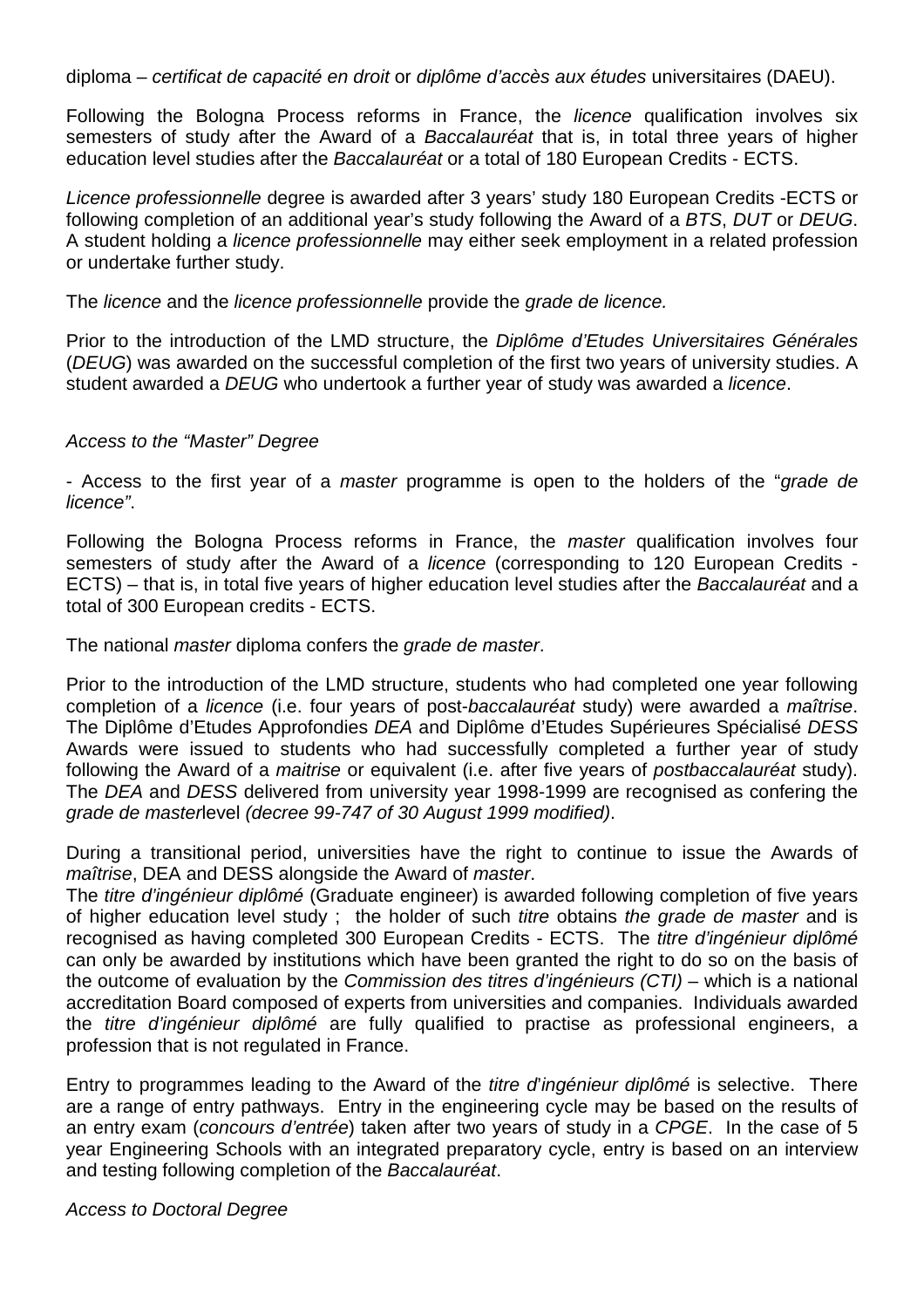The regulation of 7 August 2006 concerning doctoral studies provides that, in order to enrol in a doctoral program, a student must possess a French *master* qualification or another qualification at grade de master level delivered on the basis of the completion of a course of study demonstrating an aptitude for research. However, the Head of an institution may accept students who have completed master level studies outside France or who have received recognition of prior learning at equivalent level on the recommendation of the Board of the School of Doctoral Studies.

Enrolment in a doctoral programme must be renewed at the beginning of each university year. Completion of a doctorate usually takes three years and requires the defence of a thesis.

The national doctoral degree confers the grade de docteur.

# **B: Australia**

#### 1. Awards in the Australian Qualifications Framework

This Agreement covers the following Awards in the Australian Qualifications Framework (AQF):

Senior Secondary Certificate of Education; AQF Diploma; Associate Degree/AQF Advanced Diploma; Bachelor Degree; Graduate Certificate; Graduate Diploma; Masters Degree; Doctoral Degree

Note that accredited Awards under the AQF may be issued by

- universities;

- other self-accrediting institutions;

- non-self accrediting institutions approved by the relevant State and Territory authorities to make the Awards (as listed on the Australian Qualifications Framework Register).

AQF Awards granted by authorised institutions have the same status, regardless of the Awarding institution.

#### 2. Organisation of Studies

The Australian Qualifications Framework is based on outcomes and function and is not an accumulative model/framework.

#### Senior Secondary Certificate of Education

The Senior Secondary Certificate of Education is a generic title: the name of the Award is determined by the State or Territory making the Award. The Senior Secondary Certificate of Education is a multi-purpose Award and the learning outcomes are consistent in all States and Territories. Universities determine an individual student's admission on the basis of their final academic senior secondary education results based on final examinations in some states or a combination of continuous assessment and final examination in others.

# AQF Diploma

The AQF Diploma is awarded in both the higher education and vocational education sectors. In the vocational education sector it is a competency-based vocational award, but higher education institutions offer a range of programmes at this level.

#### Associate Degree/ Advanced Diploma

The Associate Degree is a comparatively new two-year higher education qualification which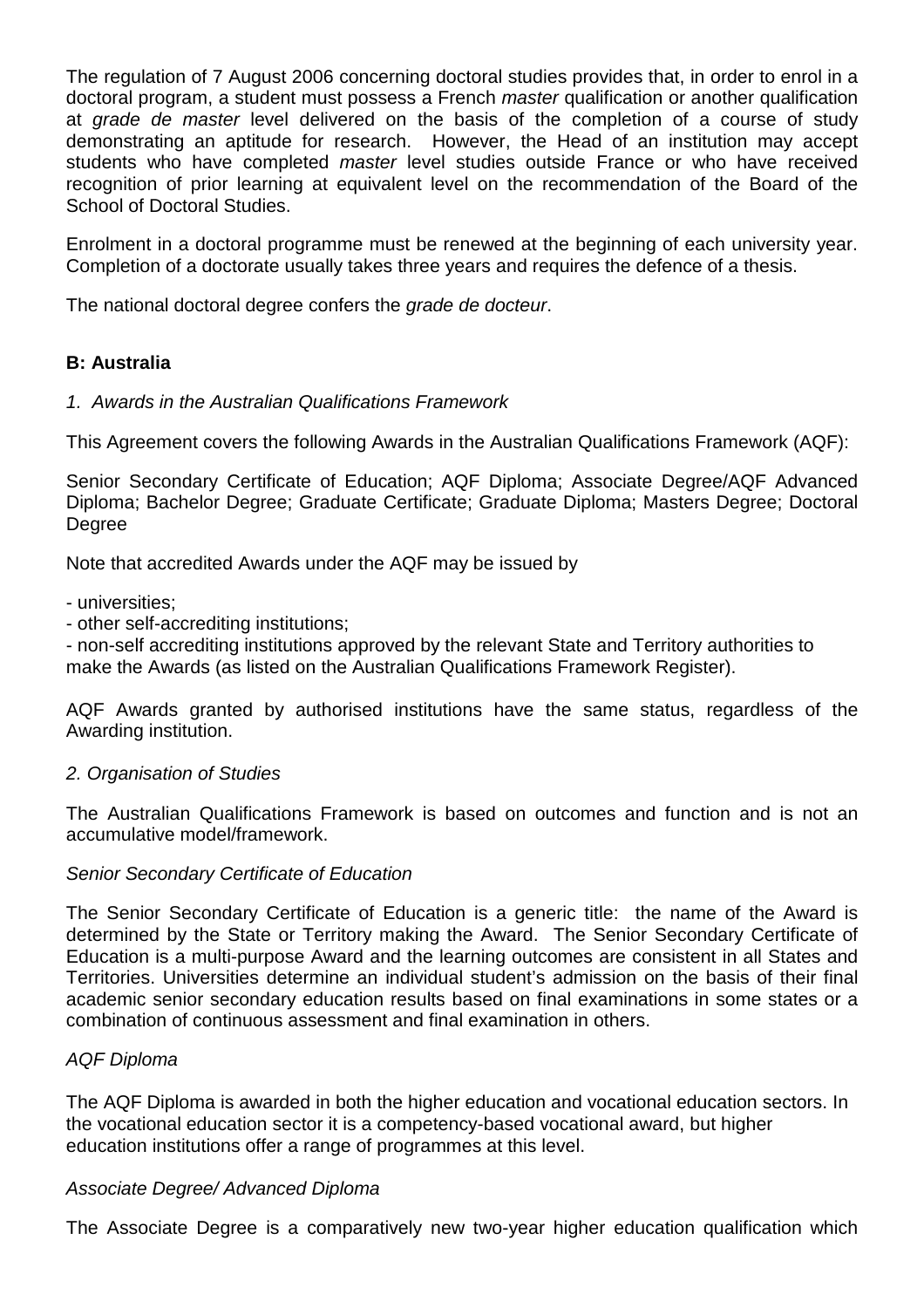provides the foundational underpinnings of one or more academic disciplines. It typically articulates with full credit into a Bachelor Degree in the same field, but is also an Award in its own right.

The AQF Advanced Diploma is at the same AQF level as the Associate Degree and is awarded in both the higher education and the vocational and technical education sectors. It is typically vocational/professional in character.

# Bachelor Degree

The structure of the Australian Bachelor Degree depends on the subject area studied and on the department/faculty concerned. The basic Bachelor Degree, often referred to as a Pass Degree, less frequently as an Ordinary Degree, provides initial preparation for professional careers and postgraduate study. It commonly requires three years of full-time study or the parttime equivalent. A number of Bachelor Degrees are four or more years in duration. Apart from Honours Degrees (see below) this is most common in professional education, where additional time may be required to prepare students to operate in a professional context. Bachelor Degrees in professional fields including law and medicine may be offered as graduate entry programmes, requiring three or four years of study following a Bachelor Degree in another discipline.

# Honours Degrees and Degrees with Honours

An Honours Degree typically requires a total of four years study, with students being selected on the basis of outstanding academic achievement in the Ordinary or Pass (Bachelor) degree or programme. The additional year normally involves specialised study in one subject involving research and the submission of a thesis. Although a three plus one year model is increasingly common, and integrated four year Honours programme is still offered by some universities in some subjects.

A degree with Honours may be awarded to a student completing a regular Bachelor Degree course of four years or more, for example, in engineering or law, with a record of superior achievement. In some cases additional courses and/or designated subject options may be required for the degree with Honours.

Only a small minority of Bachelor degrees are awarded with Honours. Honours graduates with First Class Honours or Second Class Honours (Upper Division) are in principle eligible to gain direct admission to Doctoral programmes, without completing a Masters degree.

# Graduate Certificate and Graduate Diploma

Graduate Certificates and Graduate Diplomas are generally designed for specific professional purposes, either the broadening of skills and knowledge already gained in an undergraduate programme, or developing skills and knowledge in a new professional area.

Although the duration of programmes may vary, the typical requirement is one semester of fulltime study for the Graduate Certificate and two semesters of full-time study for the Graduate Diploma.

Entry is normally based on successful completion of a Bachelor Degree but other pathways are available, usually involving a combination of sub-degree qualifications and work experience.

# Masters Degree

The Masters Degree provides a mastery or high order overview of a relevant field of study or area of professional practice. It varies in length, typically requiring either one year of study following a four year or Honours Bachelor Degree, or two years following a three year degree.